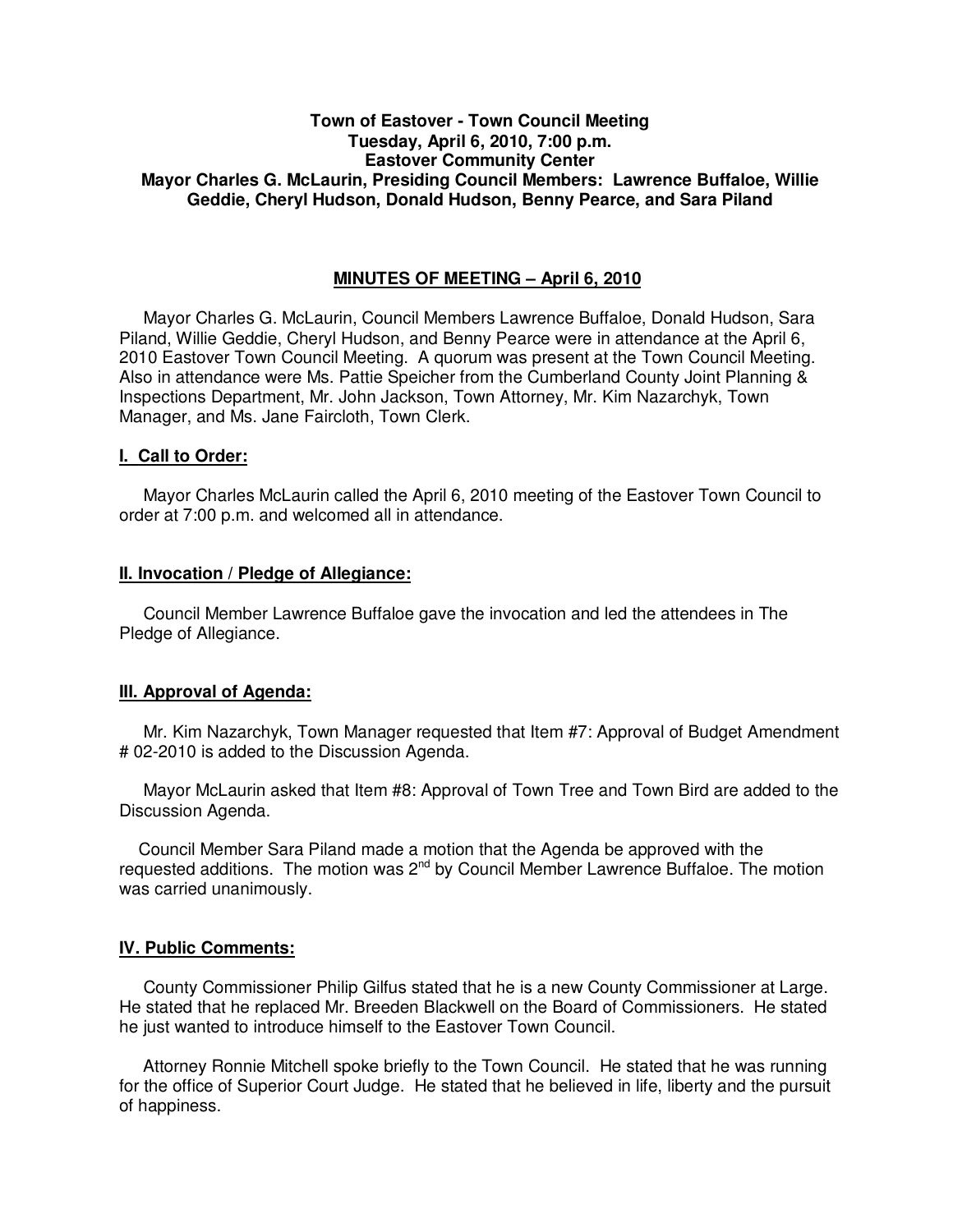Mayor McLaurin recognized two individuals from the Eastover Fire Department, Emergency Medical Services. The Mayor presented a certificate of appreciation to Mr. Larry Smith, EMT-P, and Mr. Lee Westbrook, CCEMT-P. Mr. Smith and Mr. Westbrook participated and won gold medals in the two day, 17-team National EMS Competition. This event was held on March 4, 2010 in Baltimore, MD.

### **V. Consent Agenda:**

- 1. Consider approval of the April 6, 2010 Town Council Minutes.
- 2. Consider approval of the March 31, 2010 Financial Report.

 Council Member Cheryl Hudson made a motion to approve the Consent Agenda as stated. The motion was 2<sup>nd</sup> by Council Member Sara Piland. The motion was carried unanimously.

# **VI. Discussion Agenda:**

#### **Agenda Item #1:**

#### **Briefing by Mr. Morgan Johnson, Chairman Eastover Sanitary District.**

 Mr. Morgan Johnson gave the Town Council an update on the Eastover Sanitary District water projects. Mr. Johnson stated that the water is coming. He stated that we will be seeing people walking on the road side with video cameras. These individuals will be taking pictures of driveways and the surrounding areas to show the before and after construction.

# **Agenda Item #2:**

# **Briefing by Ms. Janet Melvin, Department of Transportation, District Engineers Office on "Adopt A Highway".**

 Ms. Janet Melvin called the Town Hall prior to the Town Council Meeting and stated she could not make the meeting, as she had been delayed in New Jersey. She stated that she would mail the town some information on "Adopt A Highway".

#### **Agenda Item #3:**

### **Case No. 10-033: Zero Lot Line Subdivision Review; Philip T. Davis property; Location: Northeast side of SR 1730 (Underwood Road), Southwest side of SR 1728 (Middle Road), (Eastover).**

 Ms. Pattie Speicher of the Cumberland County Planning & Inspections Department stated that the property owner has withdrawn Case No.10-033.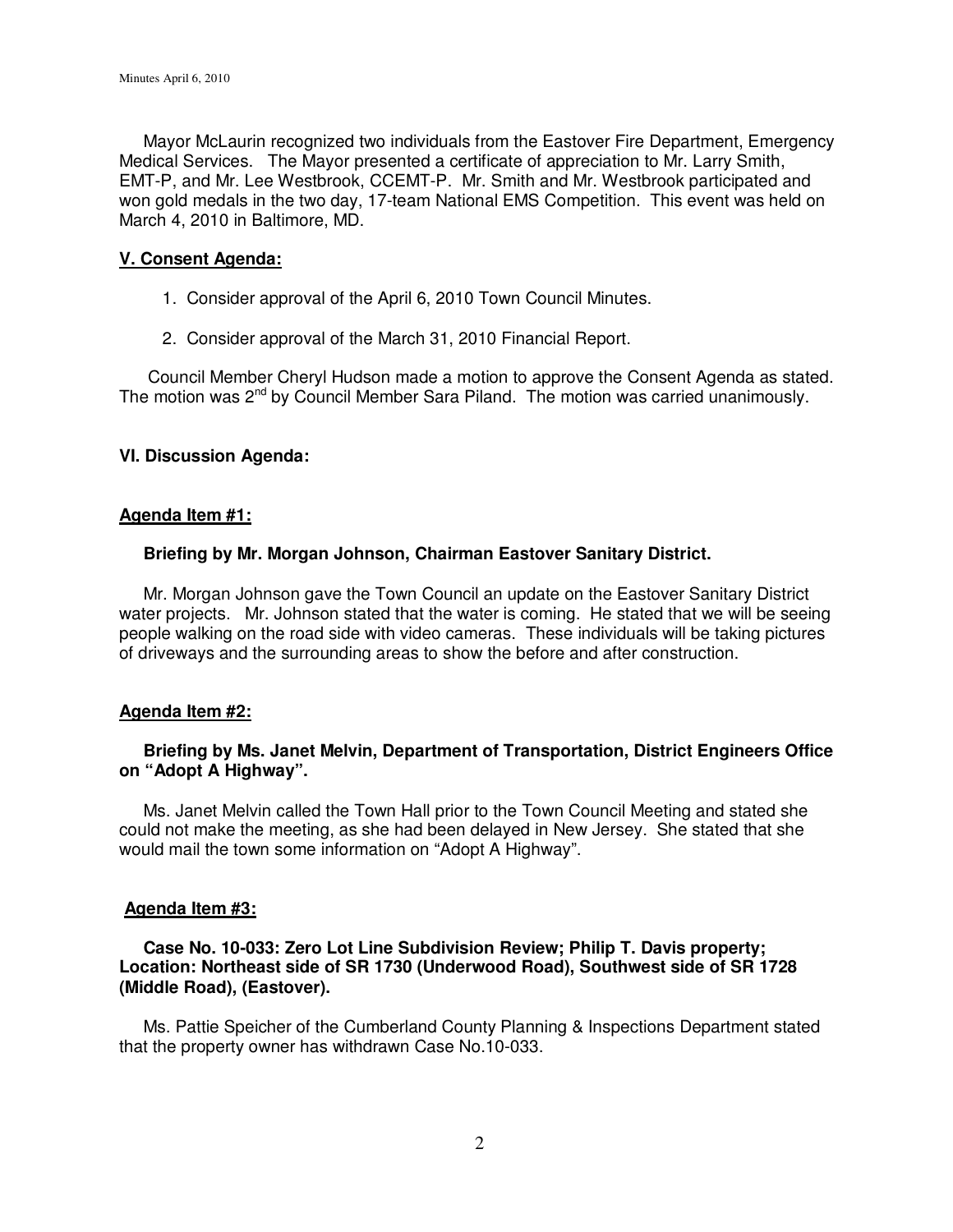#### **Agenda Item #4:**

# **Consider approval of Interlocal Agreement between Cumberland County School Board and the Town of Eastover**.

 Town Manager, Kim Nazarchyk briefed the Council on the Interlocal Agreement between the Cumberland County School Board and the Town of Eastover concerning the leasing of land for a park beside the Community Center. He stated that there will be no funds involved. Attorneys from the School Board and Eastover's Town Attorney has approved the agreement. Council Member Sara Piland asked if we would need to purchase more liability insurance. Mr. Narzarchyk stated that the existing coverage we now have will take care of this requirement.

 Council Member Benny Pearce made a motion for the Mayor and Town Clerk to execute the Interlocal Agreement between the Cumberland County School Board and the Town of Eastover. The motion was  $2^{nd}$  by Council Member Cheryl Hudson. The motion was carried unanimously.

#### **Agenda Item #5:**

# **Consider approval of Resolution No. 3-2010 and Application/Contract for Street Lighting with Carolina Power & Light Company d/b/a Progress Energy Carolinas, Inc. and the Town of Eastover.**

 Mr. Kim Nazarchyk stated that there will be 41 street lights, every third pole which is approximately 500 feet apart. He stated that the street lights should be completed by June 1, 2010. He stated that the Town must send Progress Energy a check for approximately \$4,100, and the monthly bill will run approximately \$700 to \$800 per month after completion.

 Council Member Sara Piland made a motion for the Mayor and Town Manager to execute the Application/Contract for Street Lighting with Carolina Power & Light Company d/b/a Progress Energy Carolinas, Inc., and to approve Resolution No. 3-2010. The motion was  $2<sup>nd</sup>$  by Council Member Lawrence Buffaloe. The motion was carried unanimously.

#### **Agenda Item #6:**

.

#### **Consider approval of Town Flag and Banner.**

 Mayor Charles McLaurin asked for a motion to approve the Town Flag and Banner as displayed at the Town Council Meeting. Mayor McLaurin thanked Ms. Judy McLaurin for designing the flag for the Town of Eastover. Mayor McLaurin stated that the official unveiling of the Town Flag & Banner will be at Heritage Day on May 1, 2010. Mr. Mac Williams and Ms. Judy McLaurin will unveil the flag and banner on Heritage Day.

 Council Member Cheryl Hudson made a motion to approve the Town Flag and Banner as presented. The motion was 2<sup>nd</sup> by Council Member Donald Hudson. The motion was carried unanimously.

#### **Agenda Item #7:**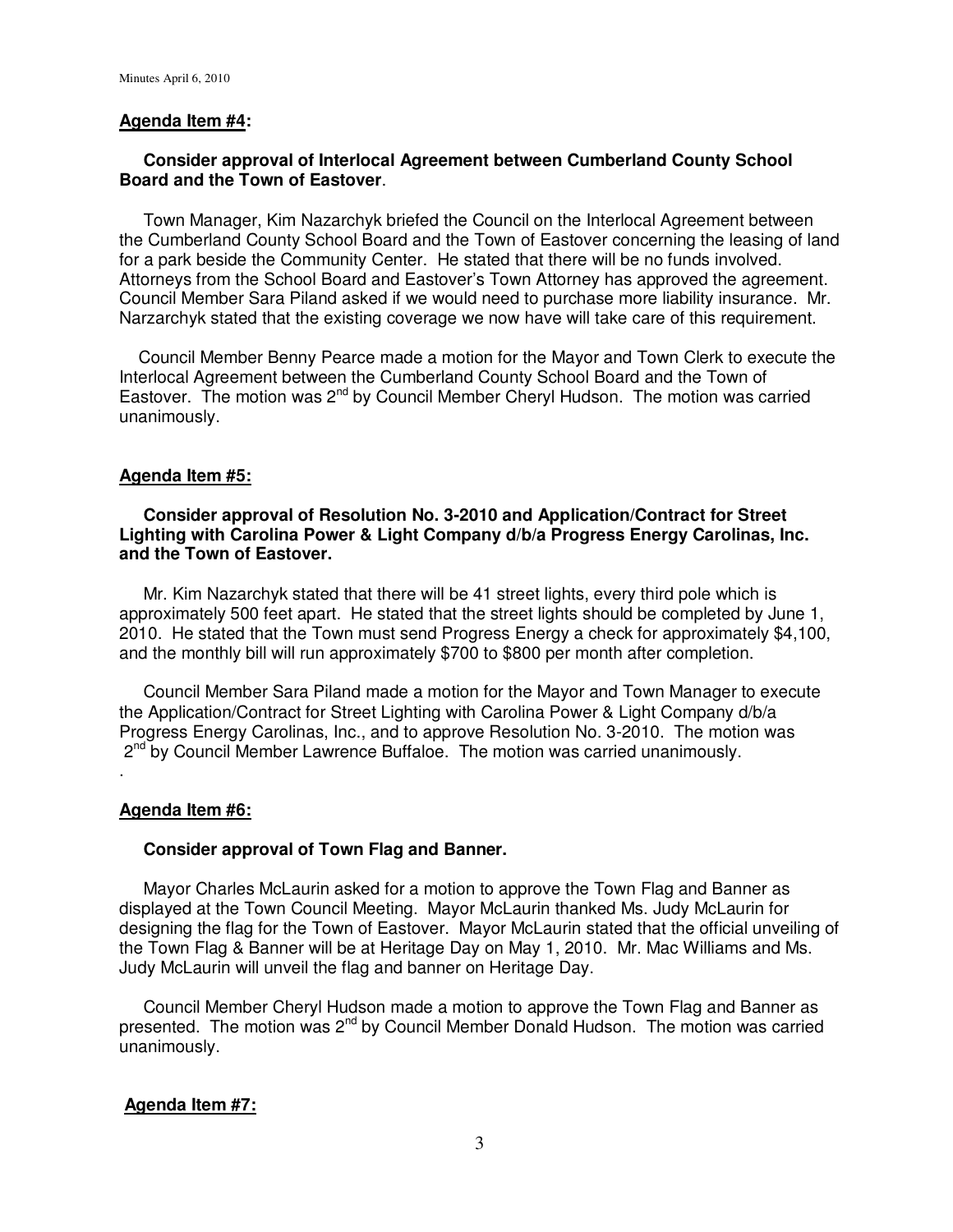# **Consider approval of Budget Ordinance Amendment No. 02-2010.**

Town Manager, Mr. Kim Nazarchyk stated that the Amendment would amend the General Fund, the expenditures as follows:

| <b>Department</b>                                       | Increase                  | Decrease |
|---------------------------------------------------------|---------------------------|----------|
| Administration<br>Fire Department<br>Parks & Recreation | 1,300<br>28,400<br>12,800 |          |
| <b>Total</b>                                            | 42,500                    |          |
| <b>Revenues</b>                                         |                           |          |
| <b>Property Taxes</b>                                   | 42,500                    |          |
| Total                                                   | 42,500                    |          |

 Council Member Sara Piland made a motion to approve the Budget Amendment as stated. Council Member Cheryl Hudson  $2<sup>nd</sup>$  the motion. The motion was carried unanimously.

#### **Agenda Item #8:**

# **Consider approval of the Redbud Tree and the Eastern Blue Bird as the Town's tree and bird.**

 Mayor McLaurin stated that he would like the Council to consider the Redbud tree, sometimes called the Judas tree as the Town's official tree. Mayor McLaurin said the Redbud tree is a native tree in this area and would grow well. He also stated that since we have the Eastern Blue Bird on our coin, it is fitting that we select the Eastern Blue Bird as the official Bird for the Town of Eastover. The Town Council agreed with Mayor McLaurin.

 Mayor McLaurin made a motion to approve the Redbud tree and the Eastern Blue Bird as the official tree and bird for the Town of Eastover. Council Member Benny Pearce  $2^{nd}$  the motion. The motion was unanimously approved.

#### **VII. Receive Mayors Update**:

 Mayor McLaurin stated that Ms. Judy McLaurin who designed the flag for the Town of Eastover and Mr. Mac Williams will be the Grand Marshall's on Heritage Day, May 1, 2010. He also stated that Ms. McLaurin and Mr. Williams will officially unveil the flag and banner on Heritage Day.

 Mayor McLaurin reminded the Council to get their nomination in for the Rick Glazier Award. The award will be presented on Heritage Day.